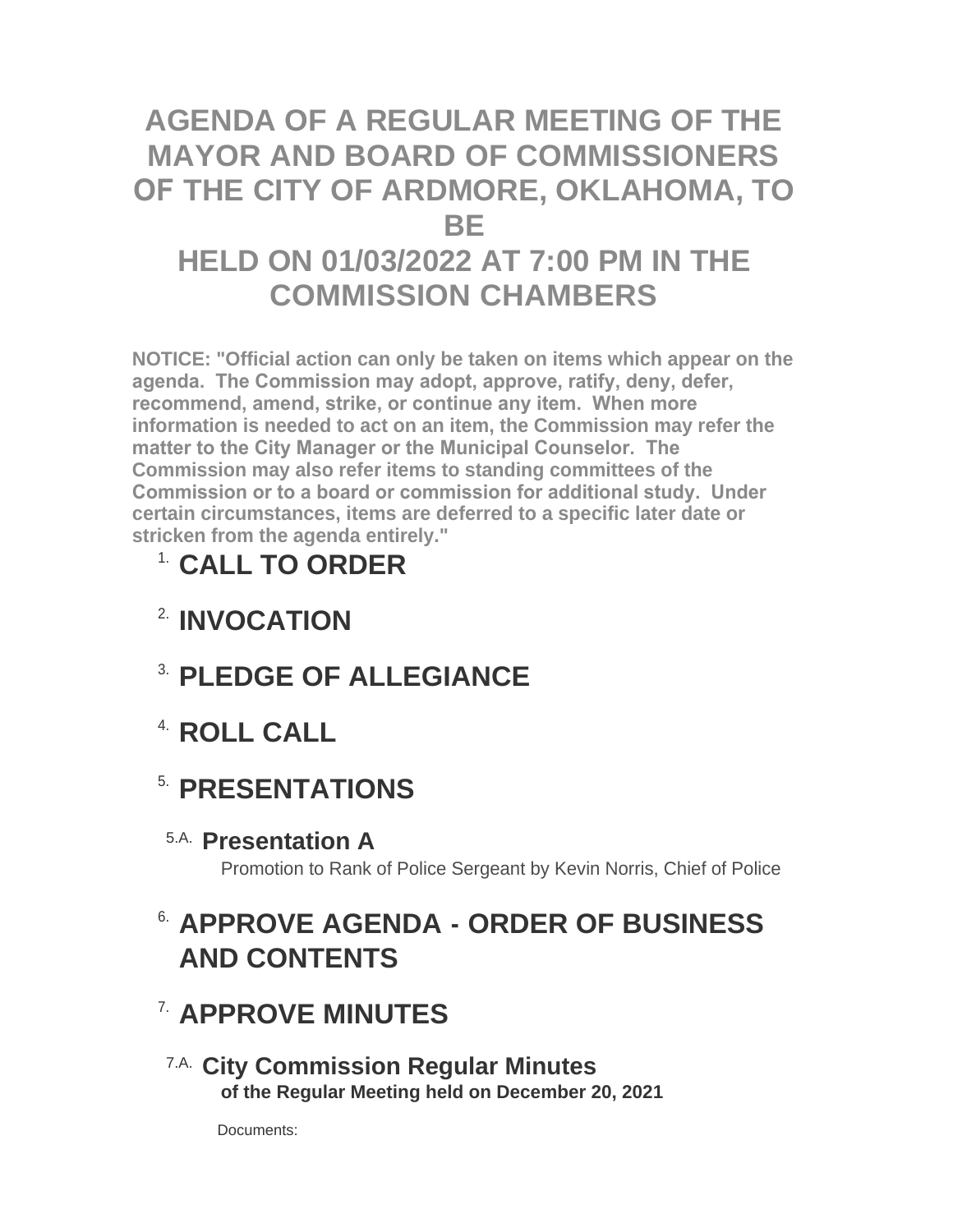### **8. REGULAR BUSINESS**

### 8.A. **AGREEMENT(S)**

#### 8.A.1. **Agreement 1**

Consideration and Possible Approval of an Agreement for Professional Engineering Services between the City of Ardmore and Garver to Conduct a Phase 1 Stormwater Master Drainage Study with a Fee Amount Not to Exceed \$157,500.00 and Approval or Rejection of Any Amendments Proposed and Considered by the City Commission at the Meeting

(Presented by Josh Randell, Assistant City Engineer)

Documents:

#### [AGREEMENT 1.PDF](http://www.ardmorecity.org/AgendaCenter/ViewFile/Item/8010?fileID=4892)

### 8.A.2. **Agreement 2**

Consideration and Possible Approval to Declare Ardmore Police Department Furniture as Surplus and Disposed of in Accordance with City Code and Approval or Rejection of Any Amendments Proposed and Considered by the City Commission at the Meeting

(Presented by Kevin Norris, Chief of Police)

Documents:

#### [AGREEMENT 2.PDF](http://www.ardmorecity.org/AgendaCenter/ViewFile/Item/8012?fileID=4893)

### 8.A.3. Agreement 3

Consideration and Possible Approval to Ratify the Tax Increment Financing Public Hearing Dates to Amend the Project Plan for Increment District Number Two with Public Hearings to be held on January 10, 2022 and January 18, 2022 and Approval or Rejection of Any Amendments Proposed and Considered by the City Commission at the Meeting

(Presented by Kevin Boatright, City Manager)

Documents: